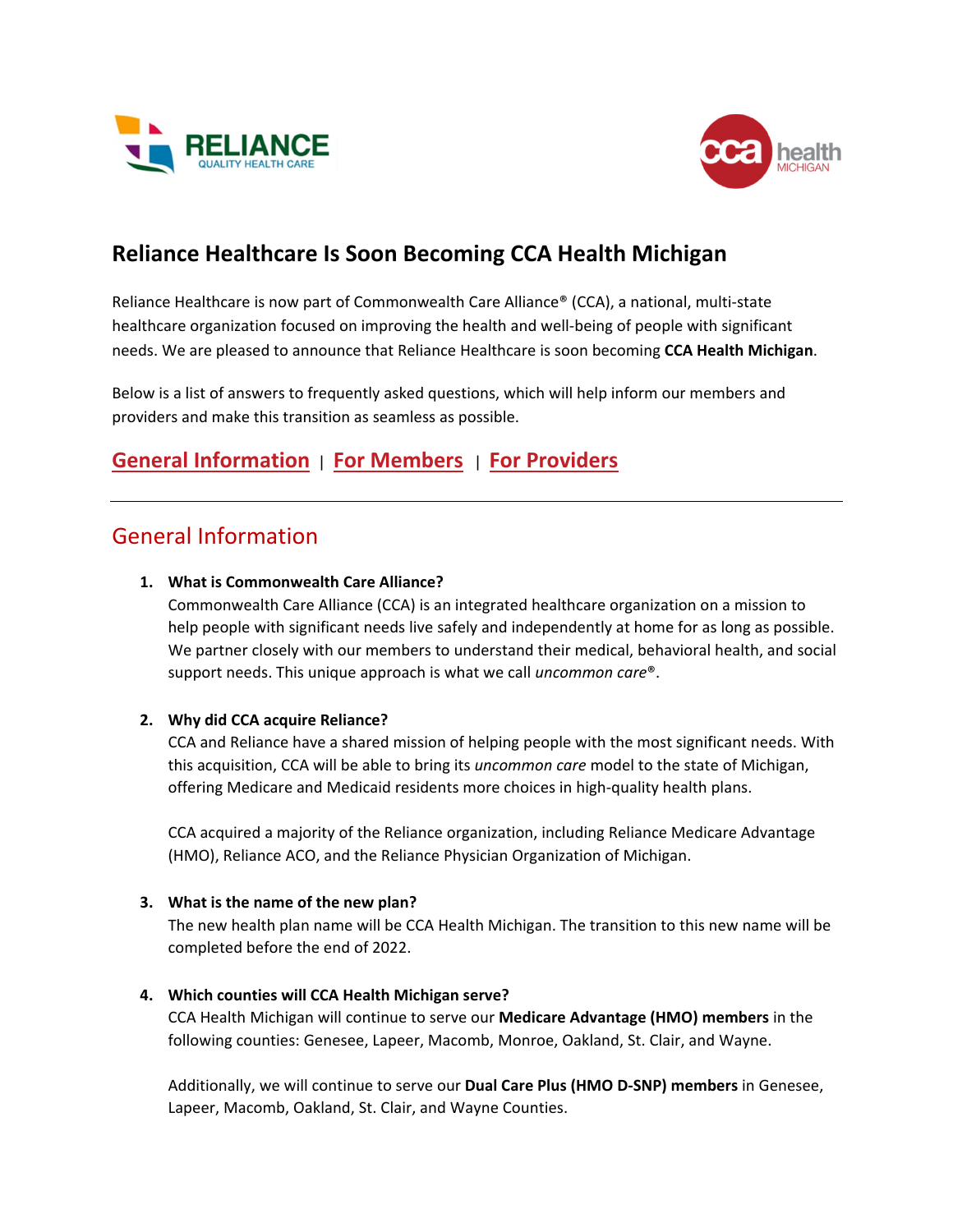#### <span id="page-1-0"></span>**5. Where can I find information about CCA Health Michigan online?**

For the latest news and updates about CCA Health Michigan, please visit [ccahealthmi.org](www.ccahealthmi.org).

You can also follow CCA on our social media channels:

- Facebook: [facebook.com/CommonwealthCareAlliance/](www.facebook.com/CommonwealthCareAlliance/)
- Twitter: [twitter.com/CCAUncommonCare](www.twitter.com/CCAUncommonCare)
- LinkedIn: [linkedin.com/company/commonwealth](https://www.linkedin.com/company/commonwealth-care-alliance/)‐care‐alliance/

*Please note that the URLs for the [Reliance](https://reliance.healthcare/) ACO and the Reliance Physician [Organization](https://reliancephysicianorganization.org/) of Michigan websites will NOT change at this time.* 

### For Members

#### **6. Who can I call with questions?**

For questions, you can continue to use the current Member Services phone number: 855‐959‐ 5855 (TTY 711). Our hours of operation continue to be 8 am to 8 pm, 7 days a week, from October 1 to March 31 (April 1 to September 30: 8 am to 8 pm, Monday to Friday).

#### **7. Will my benefits stay the same as they are today?**

Yes. The benefits, programs, and services you rely on will not change in 2022. Your copays and deductibles will also remain the same. Plan changes for benefit year 2023 will be announced in October 2022.

#### **8. Will I be getting a new member identification card (ID card)?**

No. There will be no changes to your member ID card at this time.

#### **9. Do I have to change providers?**

We do not anticipate that there will be significant changes to the provider network in any of the counties we serve. You can search our online provider [directory](https://www.reliancemedicareadvantage.org/provider-search/) 24/7 to verify provider participation or call our Member Services team.

#### **10. Do I have to change pharmacies?**

No. The network of pharmacies available to you will remain the same.

#### **11. Where can I find important member information and resources?**

The Reliance Medicare Advantage website is now available at [ccahealthmi.org.](www.ccahealthmi.org)

- All member resources, including your summary of benefits, evidence of coverage, prior authorization forms, and the provider directory will still be available on our Member Resources page, which you can find on our Member [Resources](https://www.reliancemedicareadvantage.org/member-resources/) page
- The Member Portal will still be [accessible](https://rhpmember.prod.healthaxis.net/guest/login?returnUrl=%2Fmember%2Fhome) here